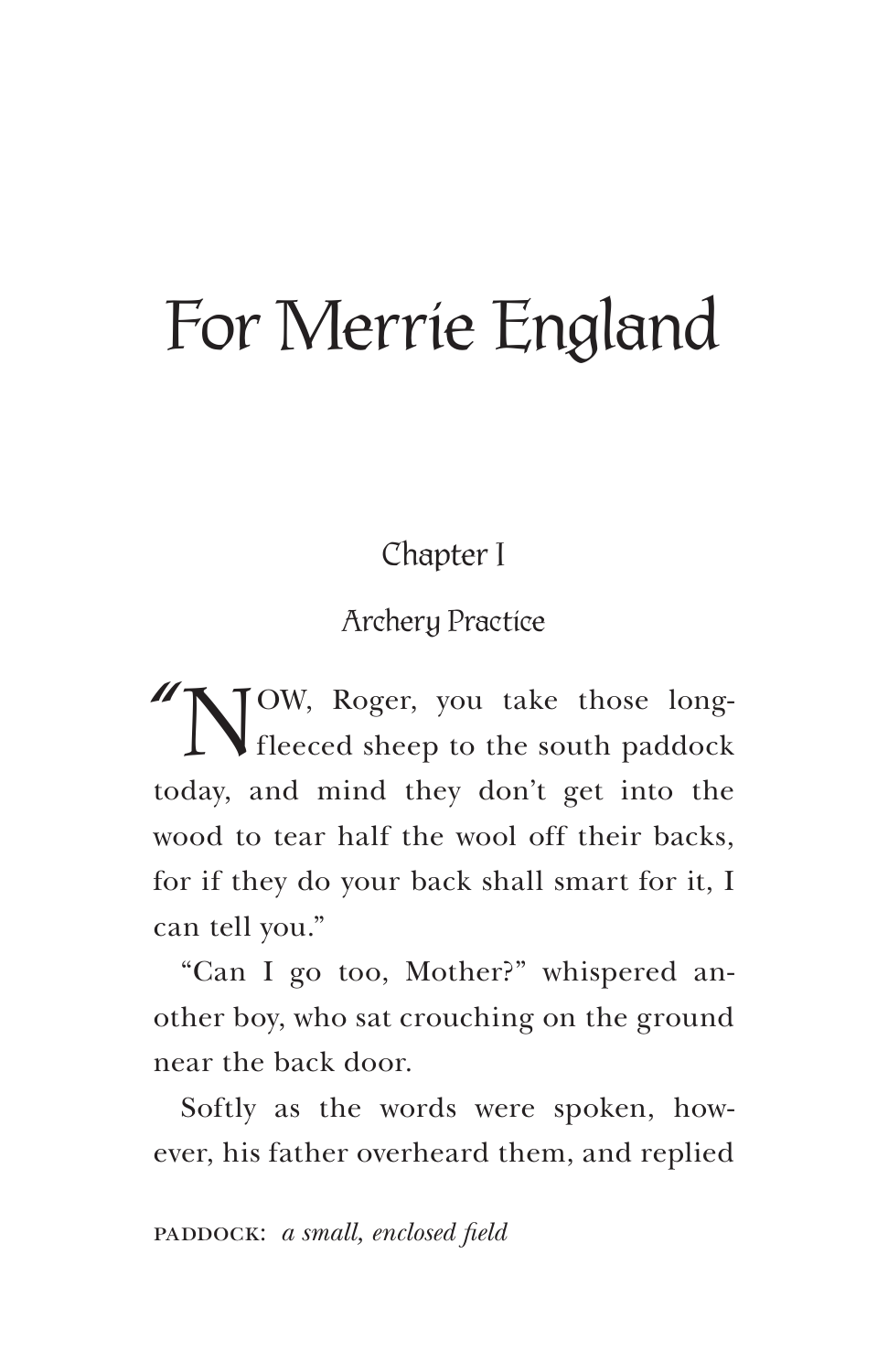sharply, "No, you can't go, you're of no use, but you'll manage to keep Roger from looking after the sheep, and he must keep his eye on them, for old Tops must mind the rest in the home field, so there'll be no dog to do his work for him."

Roger made a wry face at having the sheep to mind all day without Tom or Tops to keep him company, but he did not dare say a word against the proposed arrangement, and went off whistling with about a dozen of his father's sheep, and his day's provisions wrapped in a wisp of straw, for cotton handkerchiefs were an unknown luxury in the times of which we are writing.

It was a bright day in the year 1357, and Roger Woodhouse lived in a little midland town that was scarcely more than a collection of a few farmhouses huddled closely together, but it considered itself important, because of its growing trade in wool, and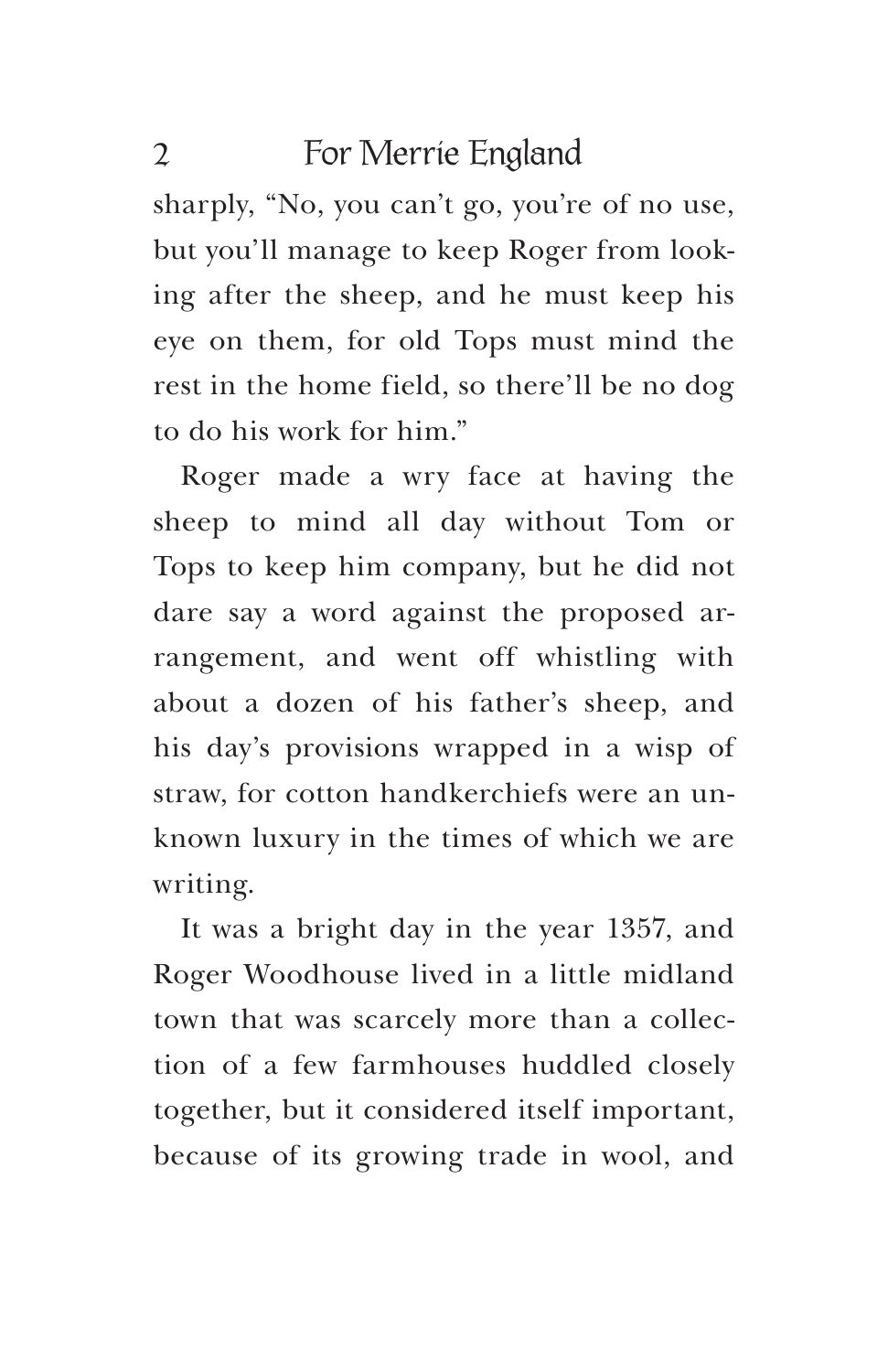Roger's father was one of its most thriving merchants.

The south paddock was in the outskirts of the town—a little meadow surrounded by woods, on three sides of it, and a steep hill on the fourth led to the castle and town.

Roger managed to cut himself a reed as he passed the stream, for he wanted to make poor little Tom a whistle, and as soon as the meadow was reached he seated himself on a hillock and began whittling away at his reed, for he was the fortunate possessor of a knife, and consequently, much envied by Tom, who could never hope to have such a costly plaything. So to console his brother a little he would make him a whistle, he thought, and he was busy over this when the distant sound of a horn attracted his attention.

He left off cutting at the reed to listen, and look round at the sheep. They were all contentedly grazing near the middle of the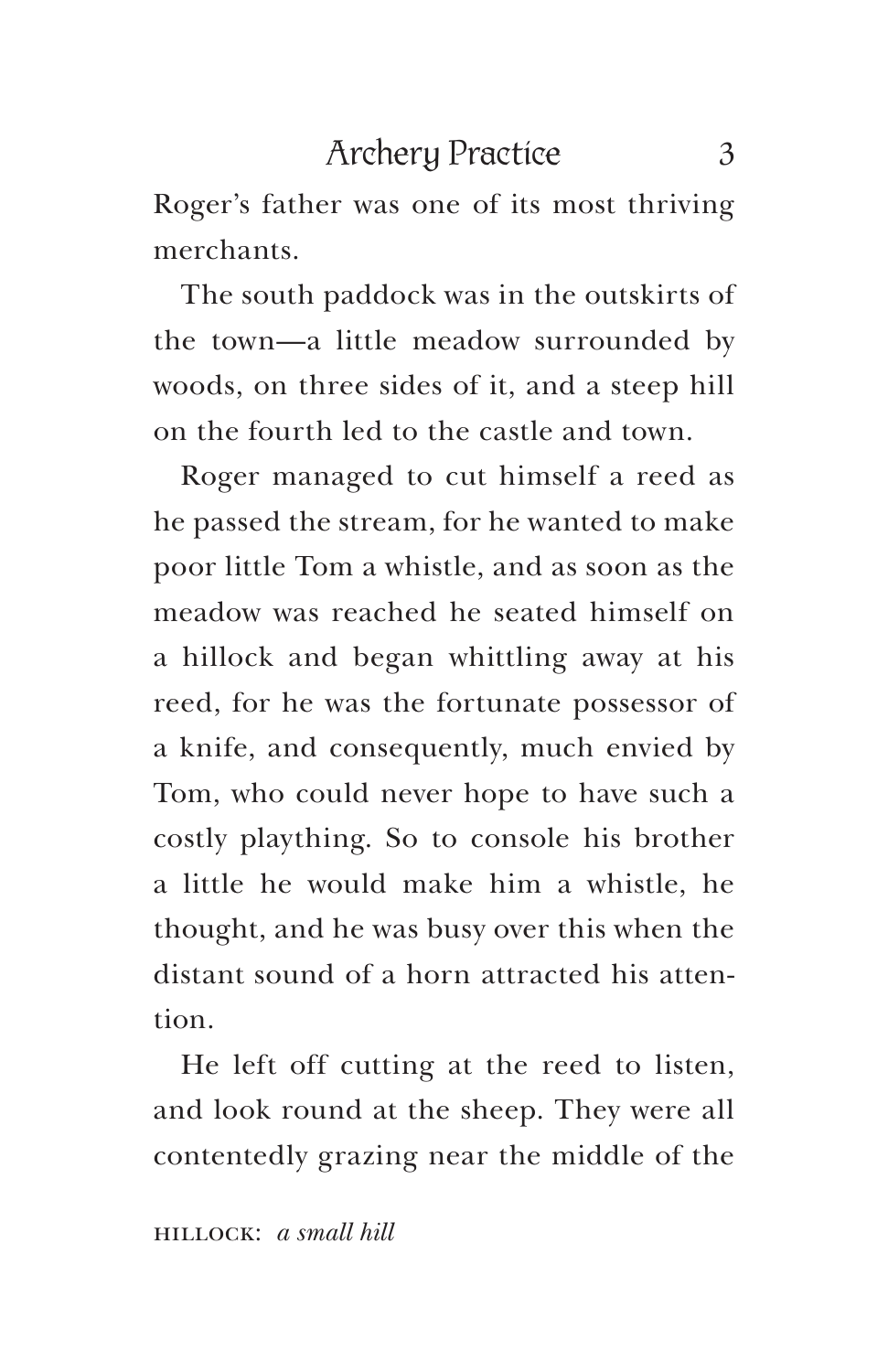field, and the breeze brought the sound of the horn again nearer and clearer this time.

Roger closed his clumsy knife, and put it into the leather pouch with the half-cut whistle, and started up the hill leading to the road, for the chance of seeing a grand sight did not often occur.

He had heard a whisper in his father's shop the day before, that the great earl who ruled the town, and owned most of the country round, was expected home from the wars, but he had hardly hoped to be able to see the return of the heroes, for his father would never let him go if he could help it, he knew.

So he thought himself very lucky to be able to run away and see the grand cavalcade of knights in their glittering armor, and men-at-arms with their pointed lances and streaming pennons, and the brave archers who had done so much for the honor of merrie England.

cavalcade: *procession*  pennons: *banners*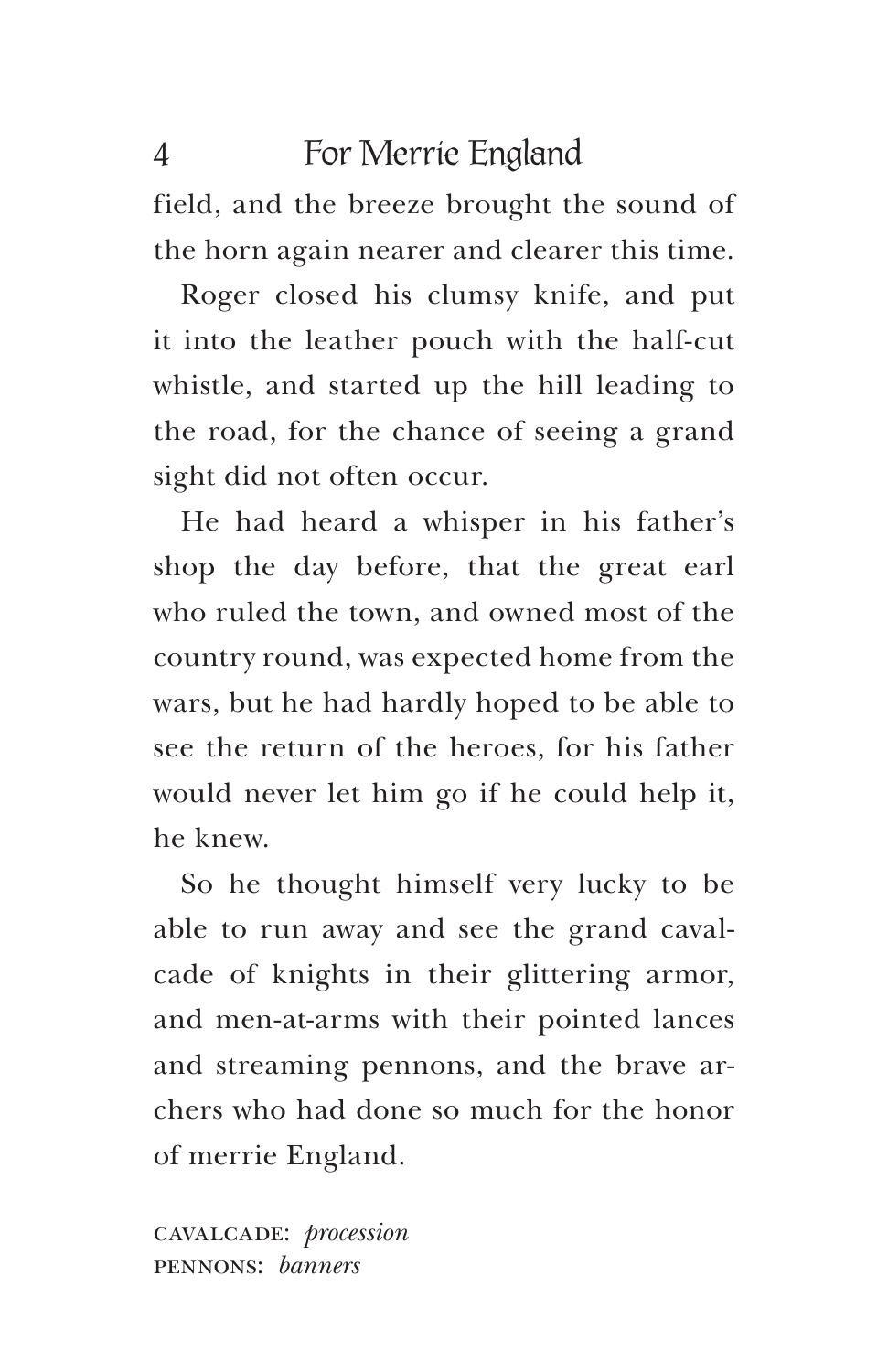What did it matter about a few sheep straying, he thought, as he looked back from the top of the hill? for he could see that the sheep, led by an artful old ram, were already turning their heads towards the woods from where he had been obliged to drive them. They would spoil their long fleeces if they got in among the brambles, he knew, and his father would be very angry; but what did it matter, what were a few sheep when there was such a glorious sight awaiting him at the top of the hill?

He had hesitated for a moment when he saw Fags the ram leading the rest into mischief; but the nearer sound of the horn, and the trampling of the horse-hoofs that the breeze brought with it over the hills, decided the matter, and Roger ran on, forgetful of his father's commands not to let the sheep stray.

Hot and panting, he reached the winding road at last, and then sat down to wait for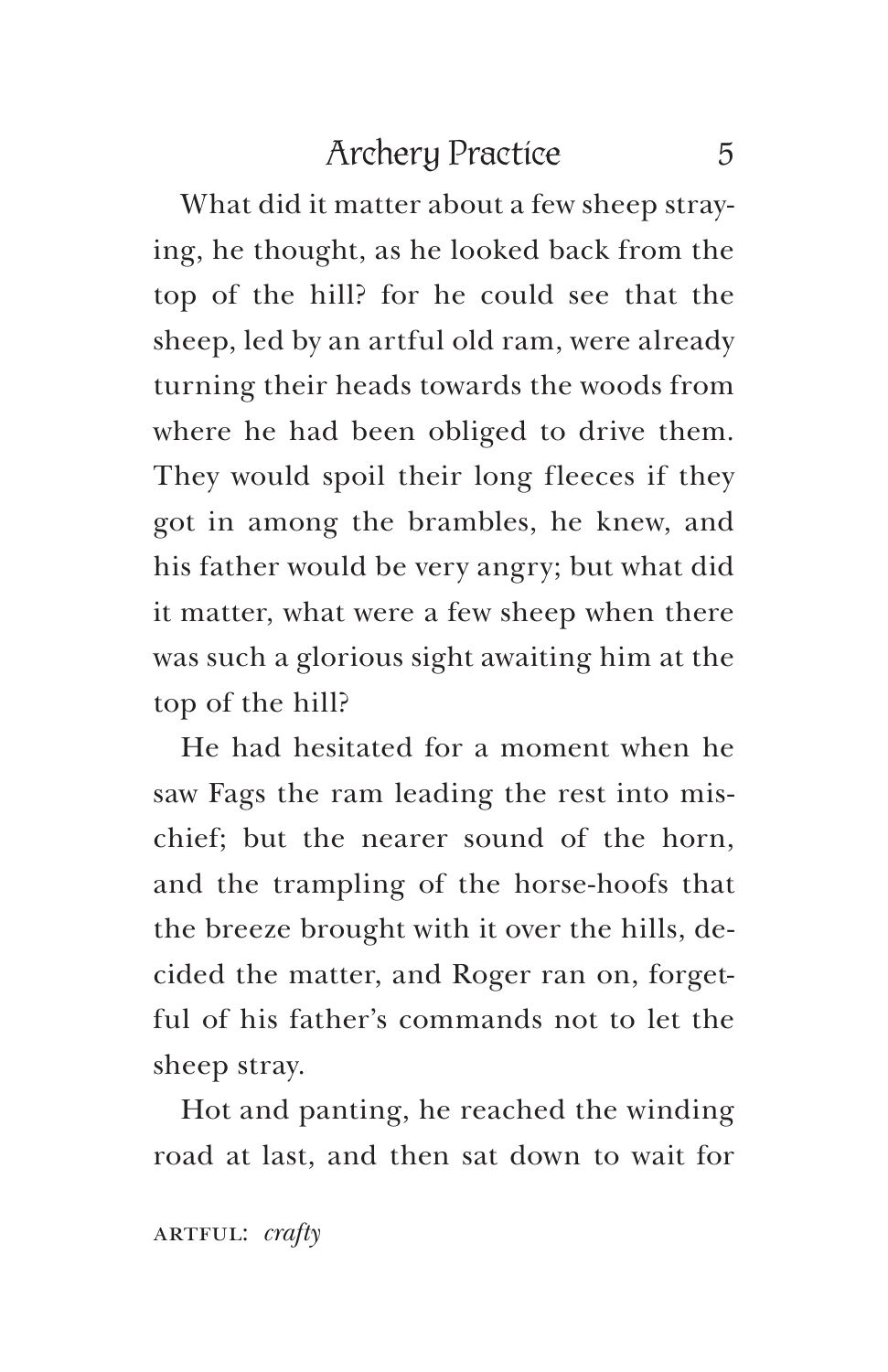the coming of the travelers. The moment they appeared he threw up his arms and cheered them, for he had heard that their glorious Black Prince had captured the King of France, and brought him prisoner to London; and this was part of his victorious army on their way home.

Lustily the boy cheered, to the amusement and satisfaction of the archers and spearmen, as well as the knights in the gleaming armor, for the sound of their home tongue was very sweet after their wanderings, and Roger was the first to greet them in it.

So it happened that more than one noticed the lad as they passed, and gave him a condescending nod, for though they might be only common archers, they were victors today, and not likely to forget it for some time to come. They were dusty and travelstained, their clothes were ragged, and they looked altogether a poor remnant of an army, but a train of sumpter mules followed

lustily: *enthusiastically* sumpter: *pack*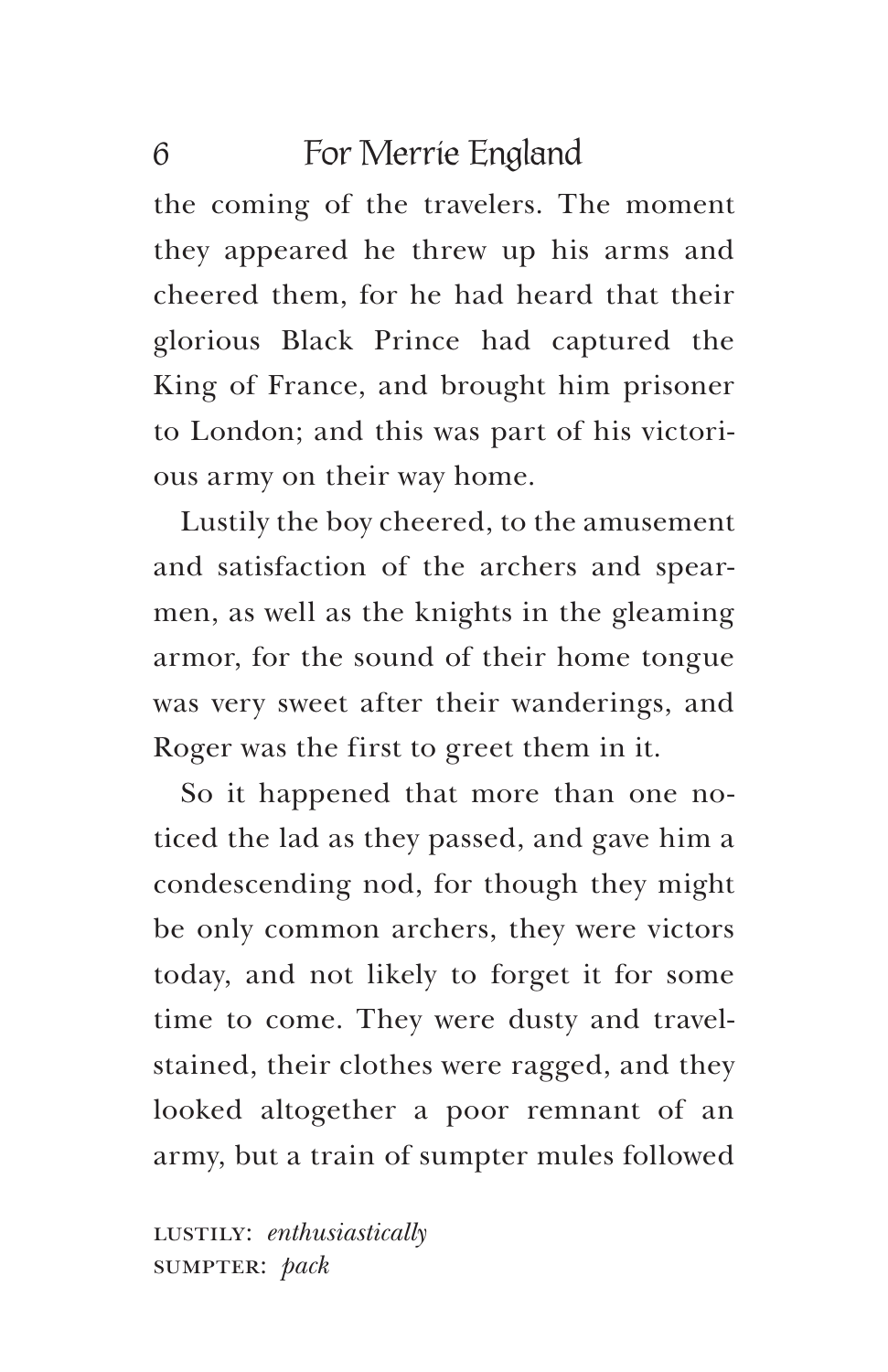behind them, and Roger had no doubt that these were loaded with the spoil they had brought home from France.

His head was so full of this, and watching the slow moving mules laden with the baggage, that an hour had passed at least before he thought of turning round to look in the direction of the valley-meadow where he had left his sheep.

The last of the mules had passed then, and there was nothing more to be seen, and Roger had time to think of his sheep and his half-made flute, which he had tucked inside his stout leather jerkin.

He pulled that out safe enough and then turned and ran down the hill in some consternation, for not a sheep could be seen or heard. He made straight for the neighbouring wood, vowing vengeance against Fags the ram who had led them into the mischief.

The worst of it was he had no dog with him, and though he ran and called up and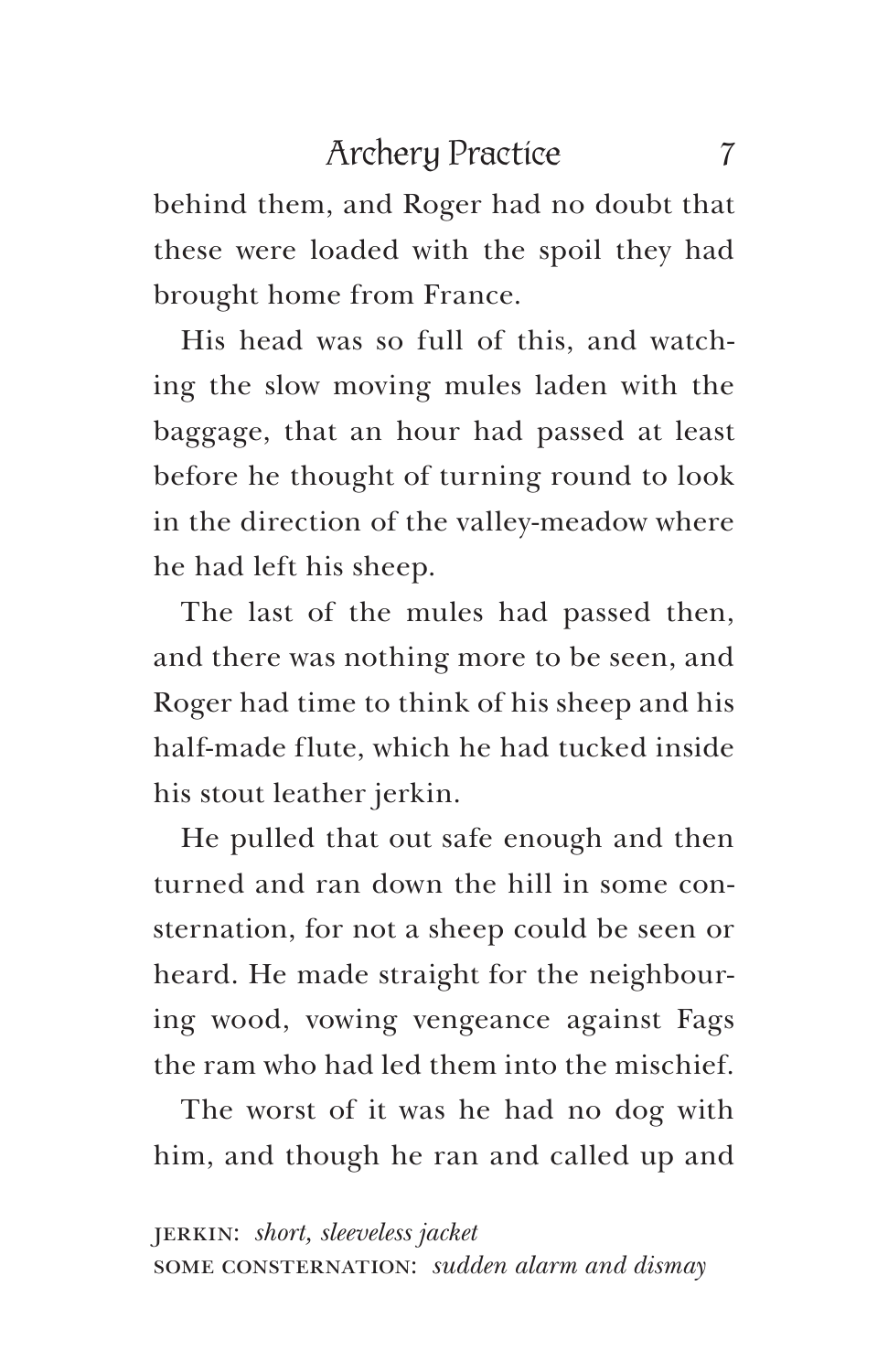down the clearer spaces of the wood, not a bleat came to reward him, nor could a solitary bit of wool be found sticking to a thorn to tell him whether they had passed that way.

He had eaten his dinner of rye bread and hard cheese as he wandered through the wood, and at last the shades of evening began to gather, and then in despair Roger sat down and burst into tears.

He was half-afraid and half-ashamed to go home, for what could he say by way of excuse for losing the whole of the sheep? If it had been one or two it would be different, but to go home and tell his father that *all* the sheep were missing was impossible, he thought.

The *vesper* bell, when they all sat down to supper at home, had rung out long ago, and presently the curfew sounded from the belfry, and at that sound Roger started to his feet and set off toward the road at the top of the hill.

shades: *shadows*  vesper bell: *bell for evening prayers*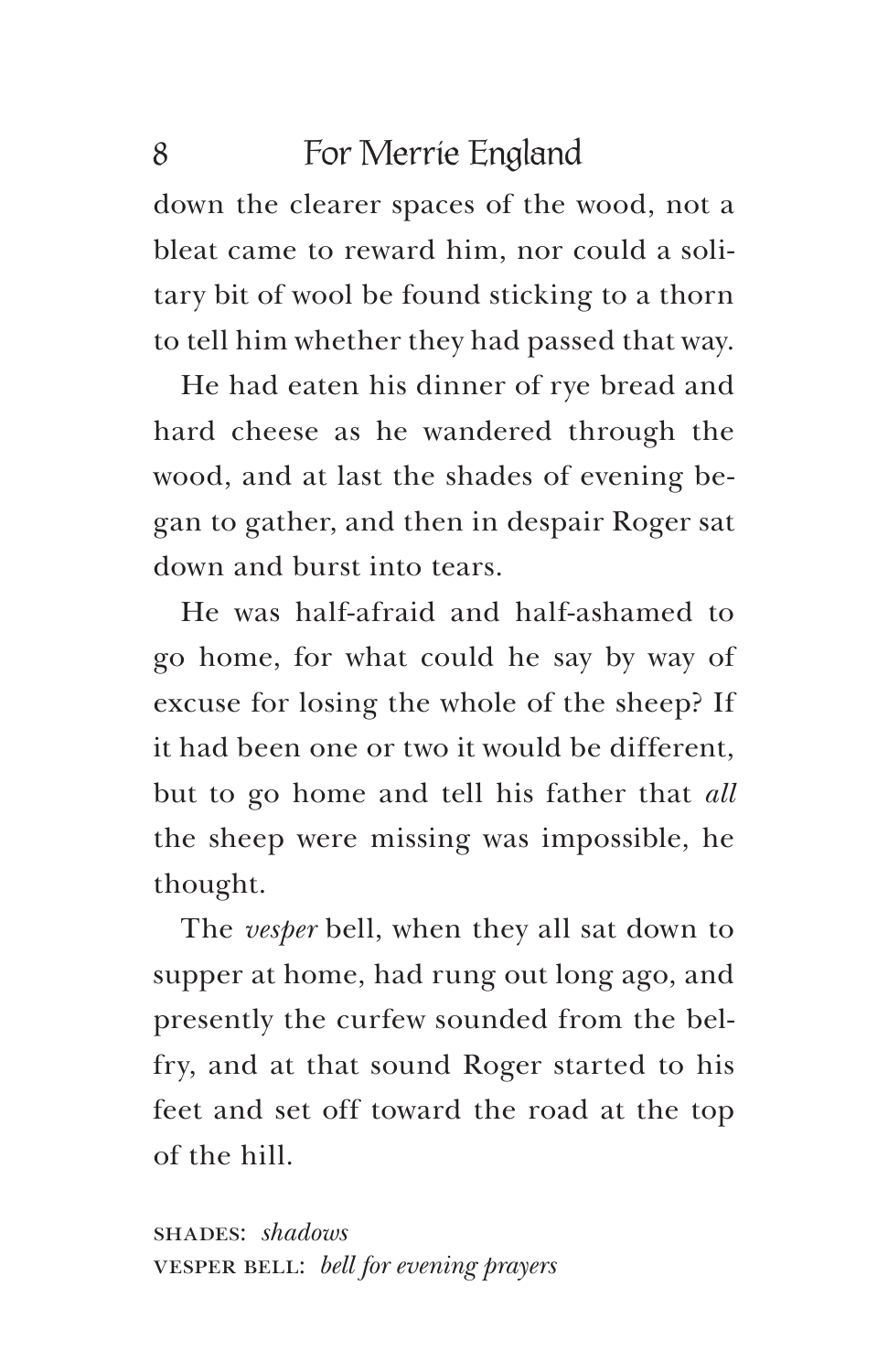He was a well-grown lad of sixteen, but to be out after curfew had tolled was too great a trial for his courage, and so he made his way with all speed to the village surrounding the earl's castle, which lay a little way off from the town, for he had made up his mind not to go home tonight at any rate. He would wait and see what happened the next day.

So he followed the winding road or cart track, for it was little better than this, that led to the castle gates. They would be closed by this time, he knew, but some of the men who had just returned from the war would be sure to be about talking to their neighbours, and so he might hear some news, as well as pass the night away.

In this hope he was not disappointed. As soon as the little mud hovels were reached, he heard the sound of voices, and, in spite of curfew having rung, the village seemed all astir, making much of its heroes, who

curfampoonup *curfew: a time in the evening when all fires were to be extinguished and everyone was to be indoors* hovel: *huts*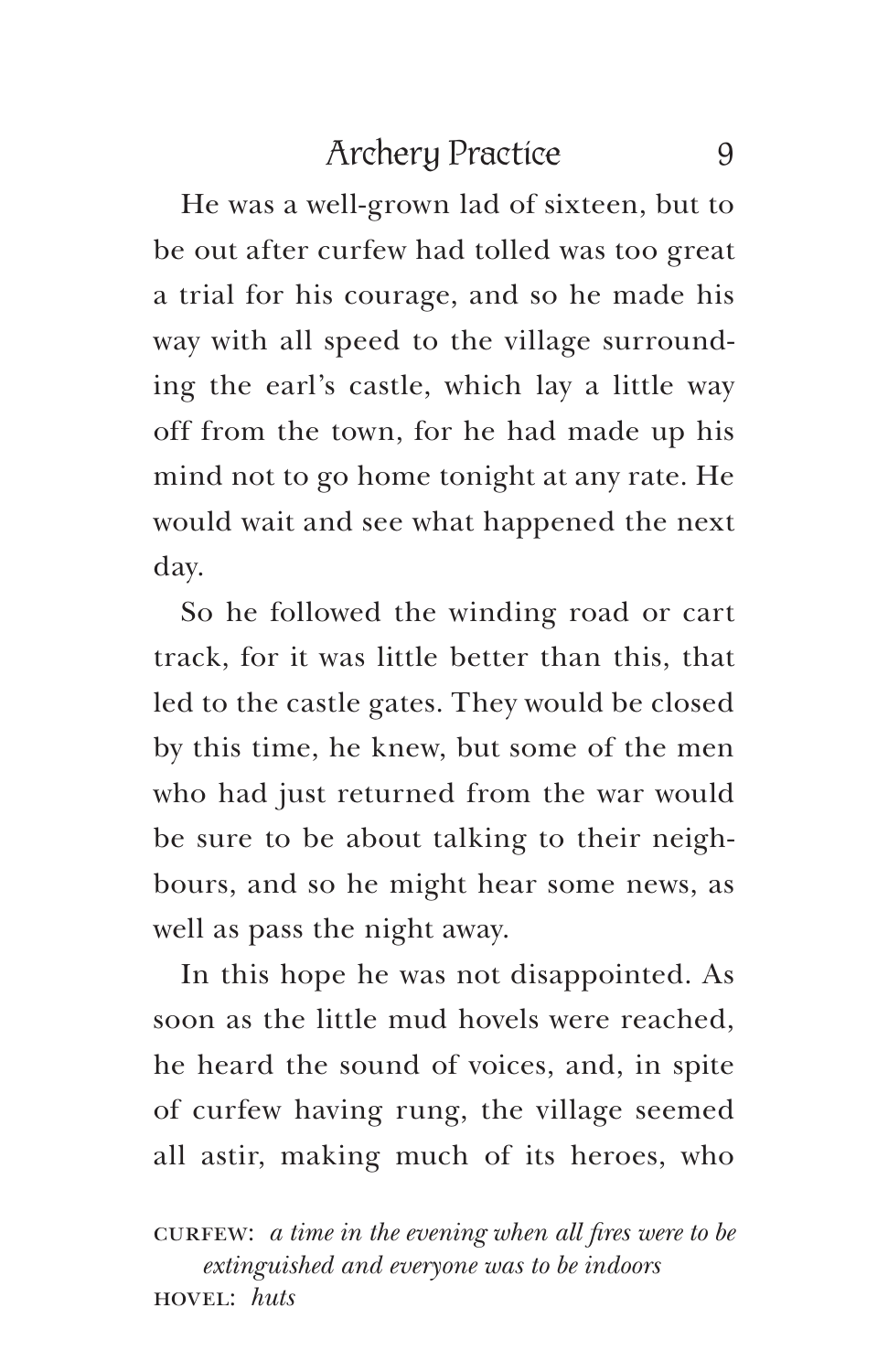had just returned with their lord from France.

"Aye, we have brought the French king a prisoner to London," said one; "but as soon as my lord's wound is healed we shall be off again, I trow. We want more men though good archers, and so while we are at home there will be plenty doing in the castle yard."

"More men?" repeated one of his listeners; "where are they to come from, Martin? we have but women and lads here now to sow and reap, and do all the work of the fields," and the woman sighed as she spoke, for this homecoming of the heroes of Cressy and many another fight, had brought as much sorrow as joy, for they had to tell of friends and comrades whose bones were whitening in the fields of France, whose dear ones had expected to see them return with the conquerors.

"Yes; we must have more archers," went on the man, "for we should never have won

#### trow: *believe or think*

Cressy: *a famous battle, fought in 1346, where the English defeated the French near Cressy, France*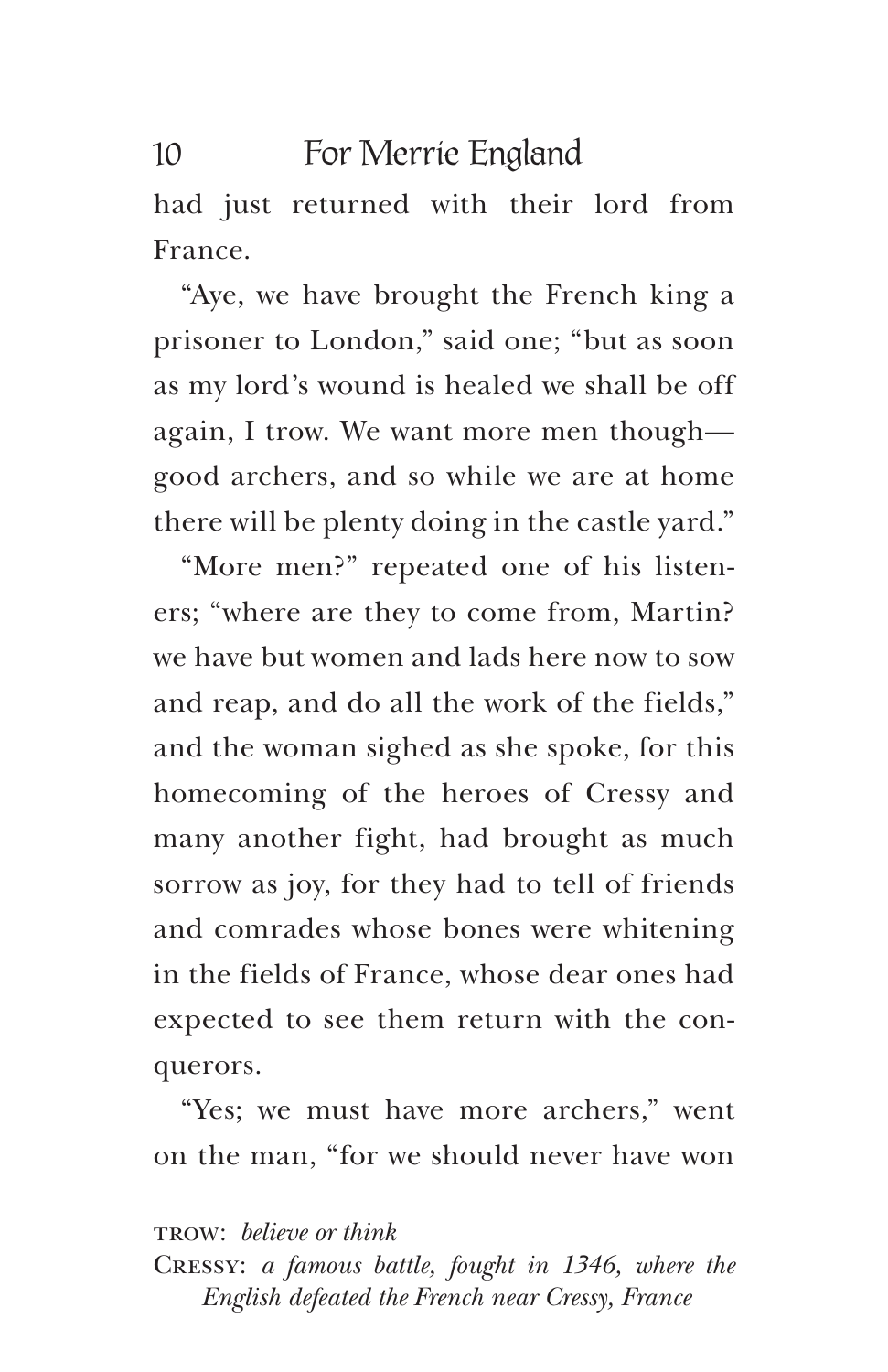

The Captive King Entering London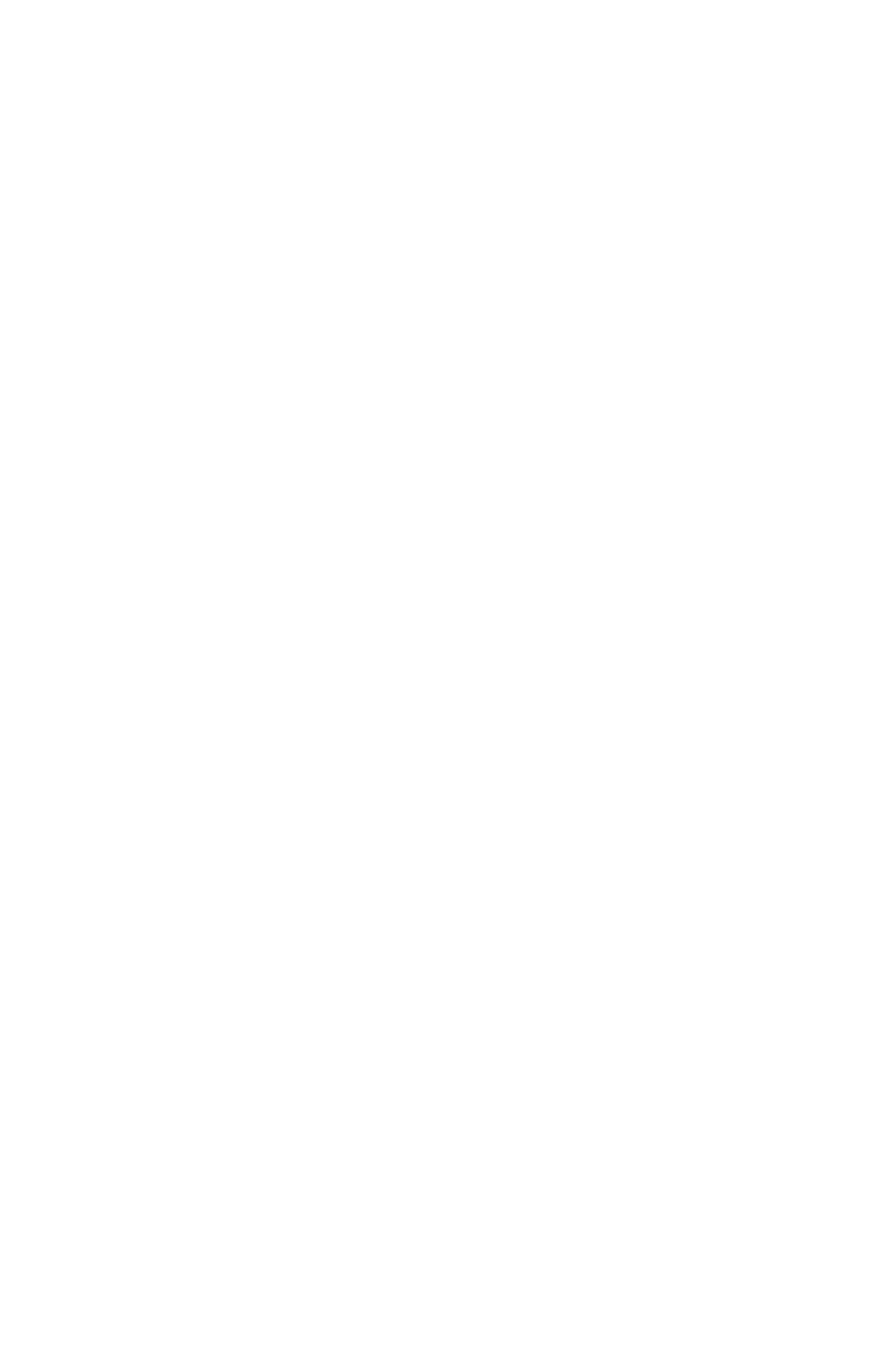five hundred fights if we had not placed our trusty bowmen where they could send a flight of arrows among the foe as they marched along the road. Ah! our glorious prince knows how to place his men. At the battle of Cressy, and at Poitiers too, we archers were posted all along the road behind the hedges, and when the French dogs came along to meet our troops, we mowed them down like grass with a flight of arrows, every archer marking his man before he shot, and never missing him. I tell you the road was choked as they lay in heaps, and the French were struck with panic at the sight."

"I am the best archer in the town," burst in Roger, who had been listening to this account.

The men were startled at first to see the lad so suddenly appear in their midst; but the hero of Cressy was not to be frightened at the sight of a lad just because he came after curfew, and so he ordered him

POITIERS: *another famous battle, fought in 1356, where the English once again defeated the French, this time near the city of Poitiers, France*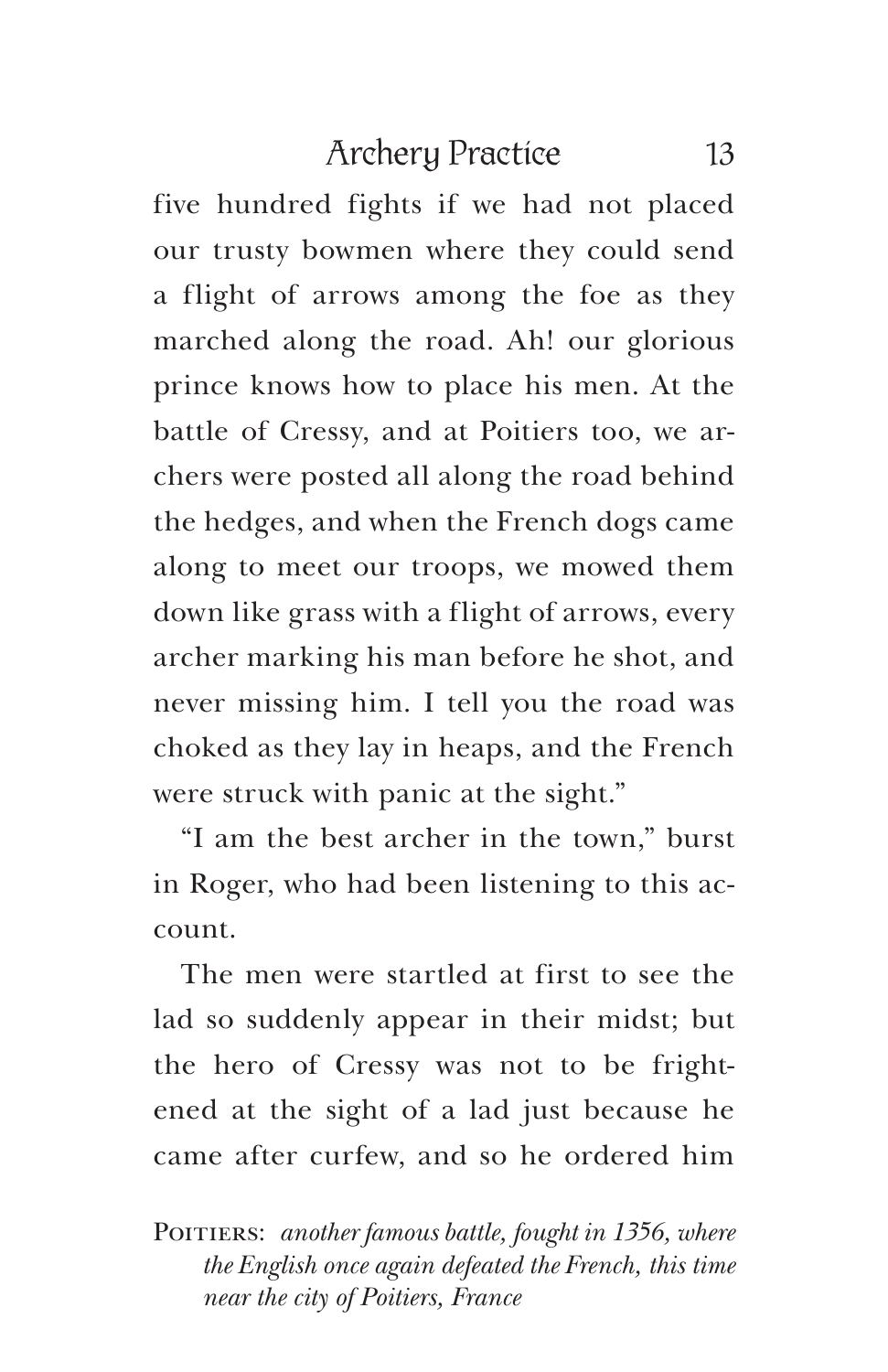to stand where he could have a good view of him.

"I have seen you before, though you are a town lad," said Martin.

"I saw you today," said Roger.

"Aye! you came to meet us, lad," said Martin heartily; and he held out his hand, which Roger felt it a great honor to grasp. "So you are well practiced in archery," went on the man, looking at his straight, well-formed figure; "you are nigh on seventeen, too, I trow."

This guess at his age greatly flattered Roger.

"Not much more than sixteen," he said, with a glow of pride, as he squared his shoulders and held his head erect.

"Well, sixteen will do, I trow, if you are a good archer. Would you like to go to France and catch another king for the honor and glory of merrie England?"

"Aye! that would I," said Roger eagerly; "it would be a good deal merrier than minding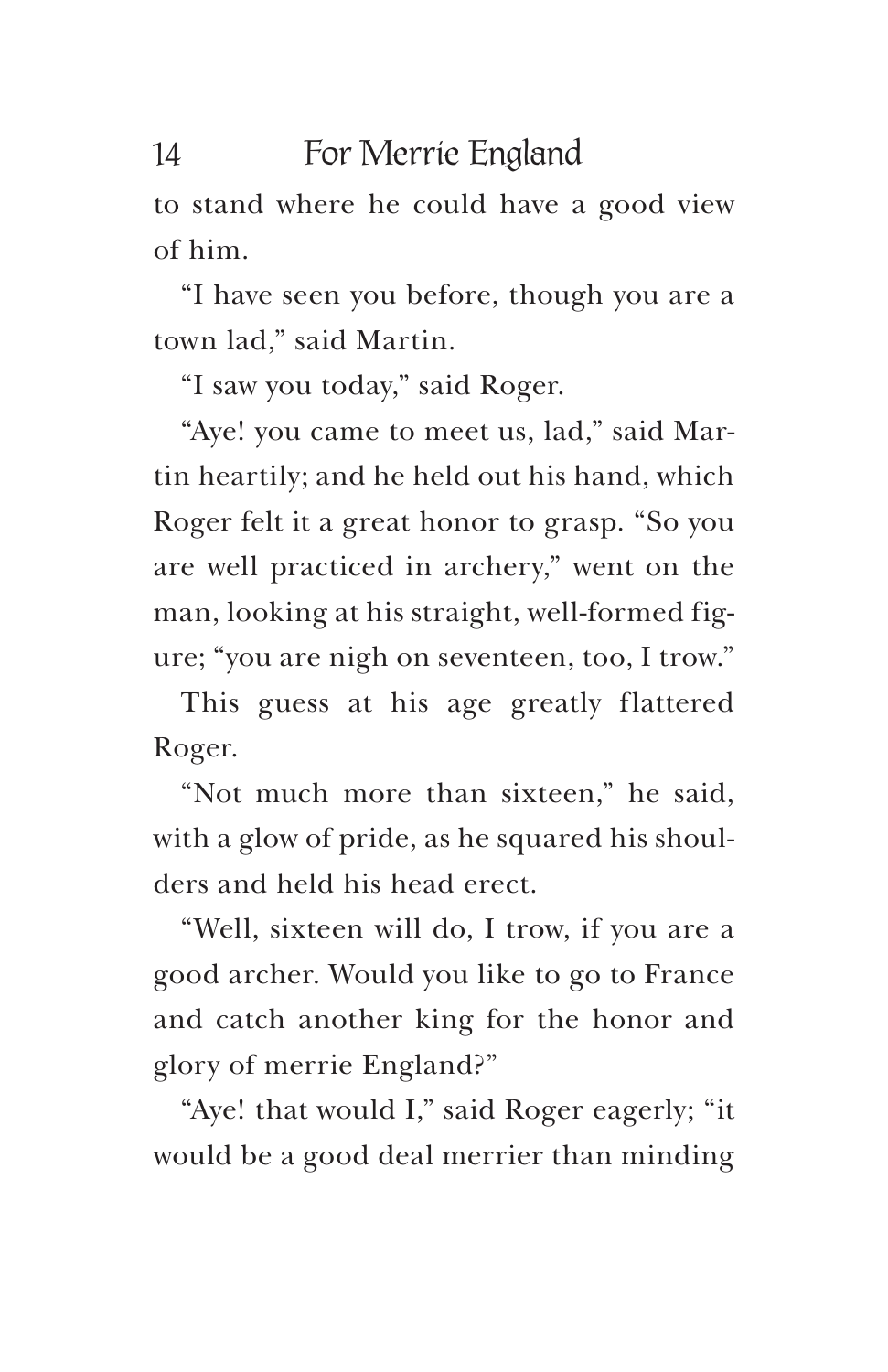sheep or stuffing sacks with wool, which is all my father thinks I am good for."

"What? keep a lad like you tied to a sheep, when England needs every brave man she can muster to help her hold her own! Fie on thee, lad!"

"But it is not my fault," said Roger; "I would like to come with you when you go to France again."

"And go you shall, my lad, if Martin can bring it to pass, and you prove yourself a true and trusty archer. We will see tomorrow what you can do; the targets will be set up at dawn for the knaves to practice, and you shall go with them."

How much longer the soldier would have sat talking, if he had not been reminded that it was against all law and order for people to talk after curfew had rung, it would be hard to say; but the rest took the hint and went off to bed without further delay, and Martin invited Roger

muster: *assemble for battle* fie: *shame*  knaves: *young men*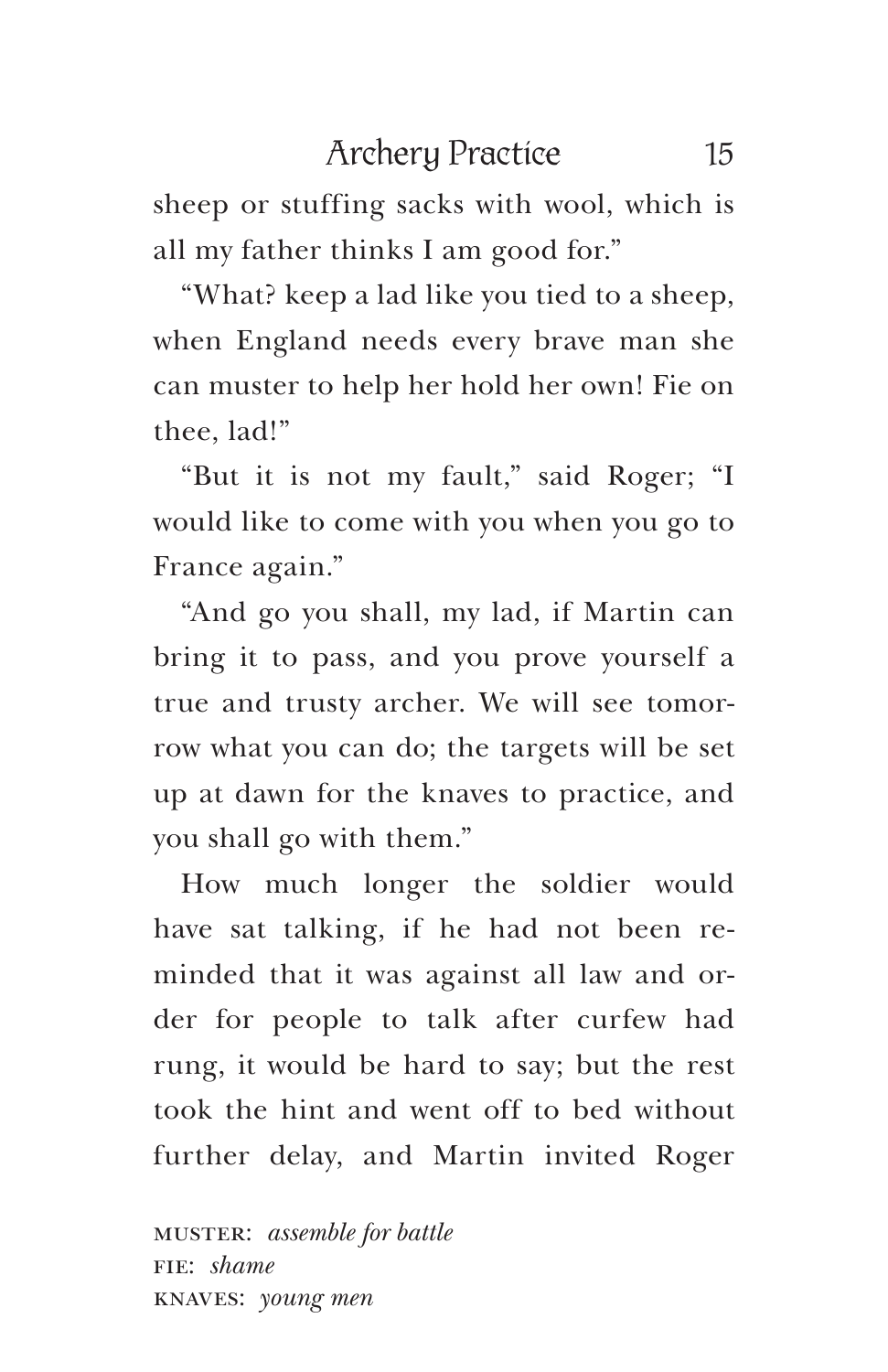to share the shelter of his house for the night.

English cottages in those days were little more than mud hovels. A bundle of straw or leaves thrown down in one corner served for a bed, and a hole in the roof formed the chimney, and was all the ventilation possible, when the door was closed, for such a luxury as a window was unheard of as yet in any but the grandest houses; so Roger and his host crept into bed with the same speed as a couple of dogs might retire to their kennel, and, as both were tired, were soon asleep, though Roger could not help thinking of his mother and father, and wondering whether they were uneasy about his absence.

At the first peep of dawn the stir of the village began, and Roger got up. Shaking the bits of straw off his clothes, and bathing his face in the spring, his toilet was complete, and after munching a huge slice of rye bread, he was ready to take his place among

ventilation: *escape for the smoke* toilet: *grooming and dressing*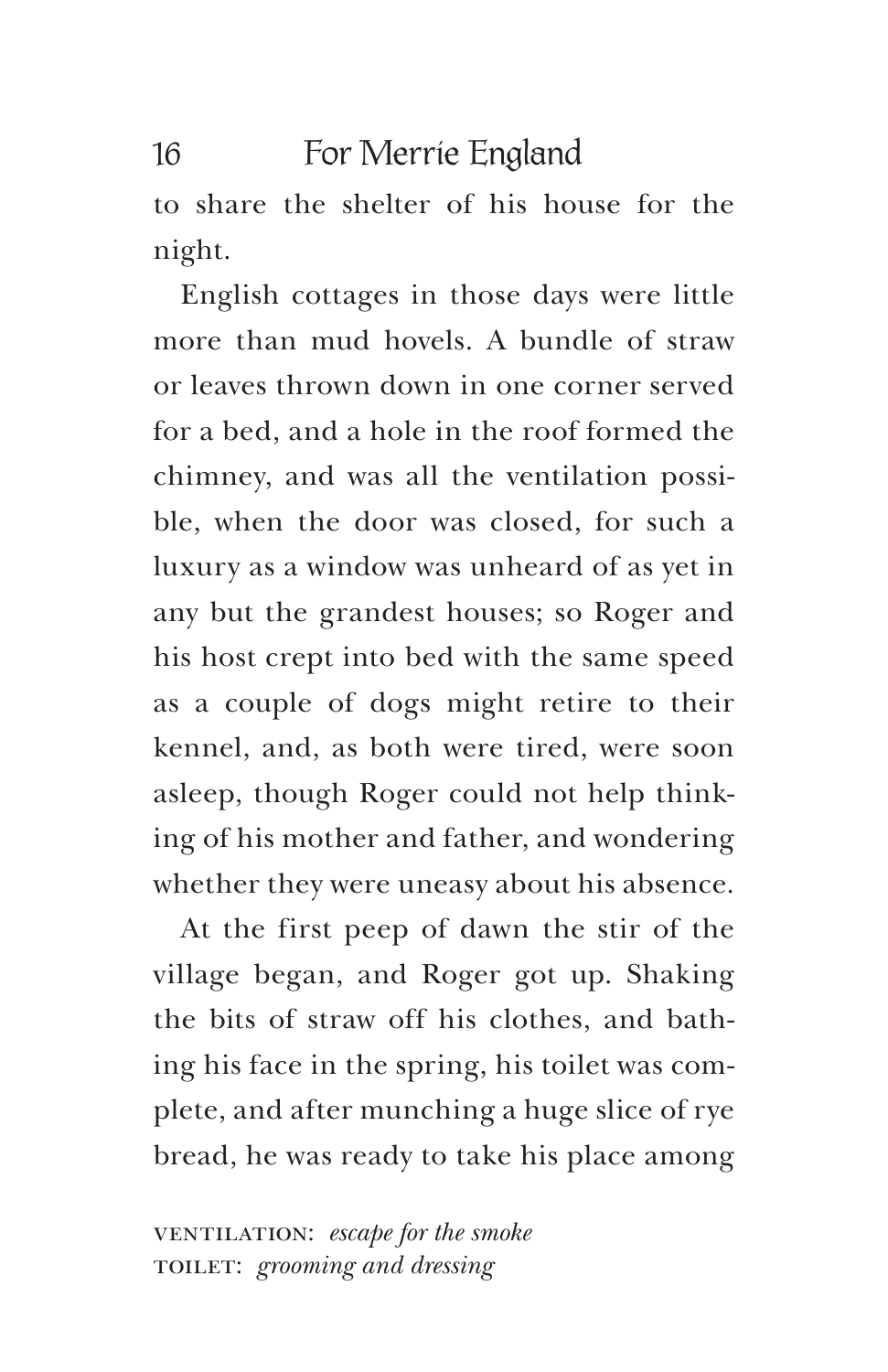the archers who were to practice all day in the castle yard under Martin their captain.

Roger thought himself very fortunate in securing the favor of such a great man as Martin seemed to be, and therefore was the more anxious to please him. He followed him to the castle yard and helped to set up the targets and distribute the arrows among the men. He was a little disappointed when he was told that his task at first would be to stand beyond the targets and gather up the arrows that went beyond the mark; but he was so anxious to please his new master, that he took his place without a word of grumbling, though it was rather worse than minding sheep, he thought. But at last his turn came to take the bow and show whether he was fit to be a soldier. His hand trembled for a moment, he was so anxious to prove that he was a good marksman and fit to go to France with the next contingent that was sent out. It had been his pastime hitherto, and life

contingent: *group* of troops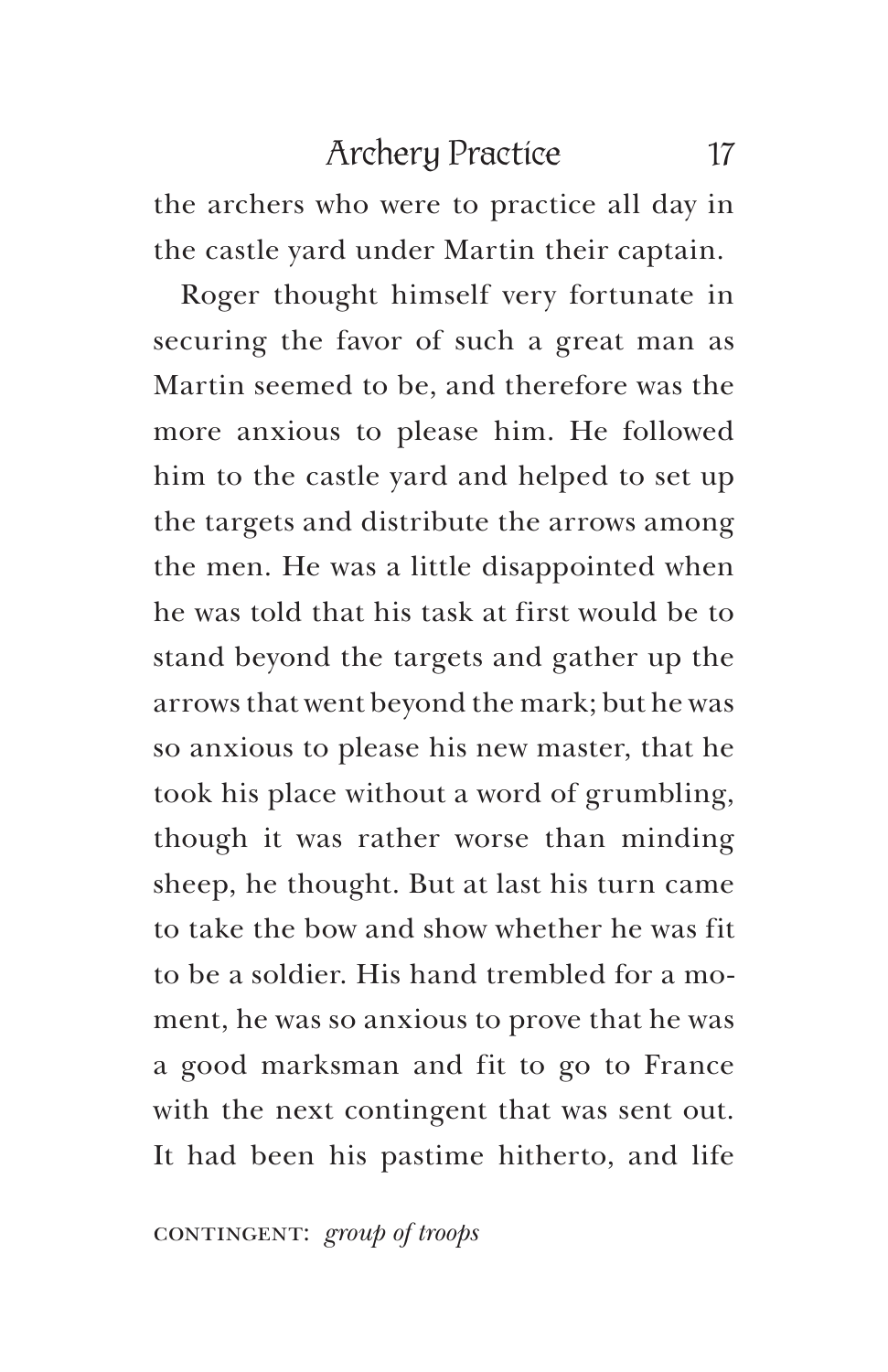would be one long holiday, he thought, if he could only succeed in satisfying Martin that he was fit to join the earl's regular archers; so he bent all his strength and skill to the purpose, and after a minute's delay shot his arrow and sent it straight at the bull's-eye.

A shout went up from the men who were watching him, and Roger's face flushed with pride and pleasure as he looked round on the sun-burned faces of the heroes of Cressy who had thus cheered him. With that cheer went all thought of returning to his home and his little brother. He drew the bow again, and this time, though he missed the actual center of the target, it was so nearly struck that another ringing cheer greeted him, and his success was an assured fact. When the archers dispersed for a meal, Martin went into the castle and begged to be allowed to see the earl, for the acquisition of such a clever marksman was too good to be kept to himself.

#### acquisition: *gaining*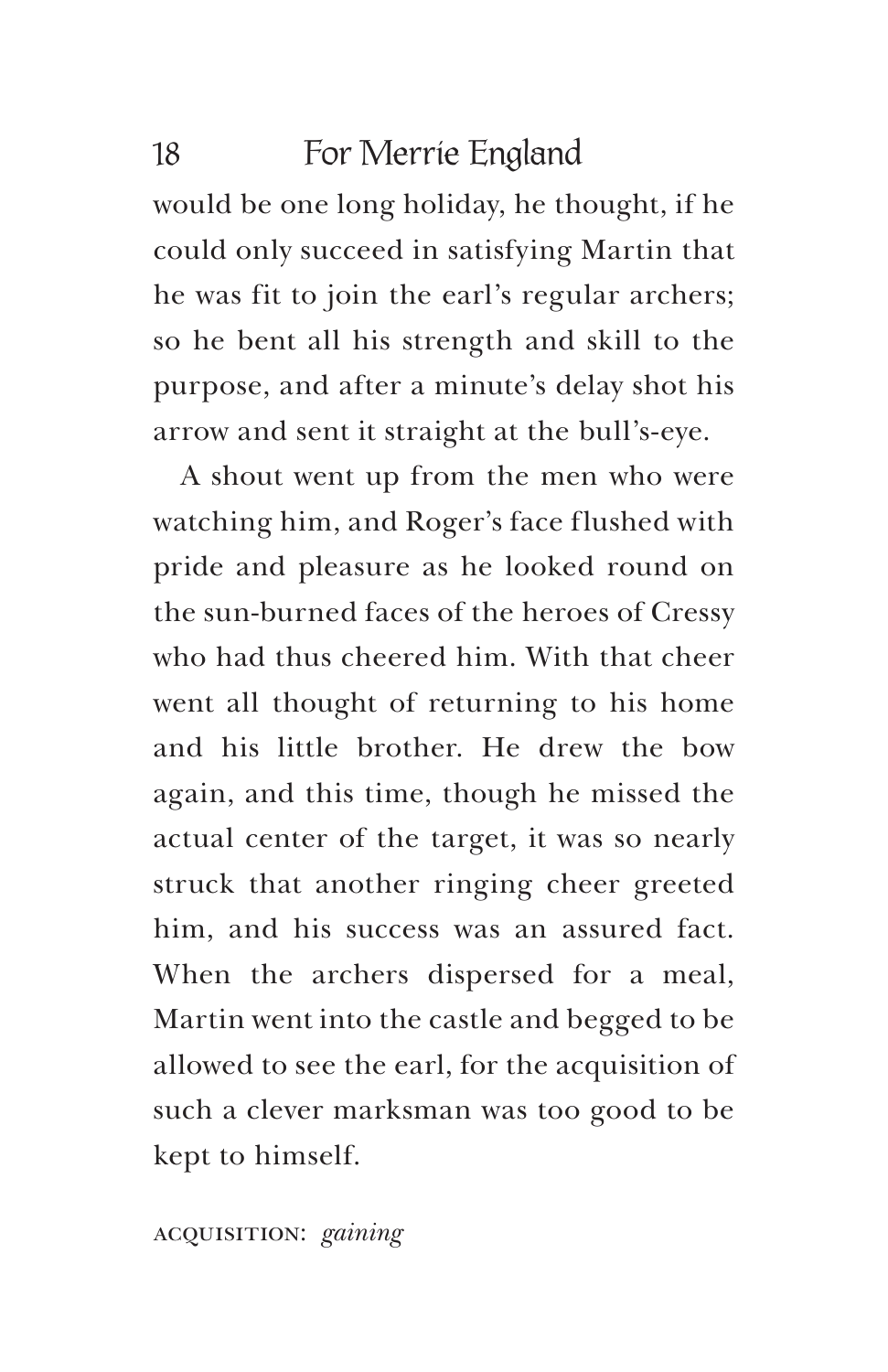Another thing, he wanted his master to take the lad into his immediate service, and thus afford him the protection and shelter of the castle in case his father should find out where he was and come to claim him. Roger had told him that his father was a woolstapler in the town, and there was little doubt that at one time he had been a villein, but had purchased his freedom from the earl or the earl's father. But if this lad came and took service of his own accord under the earl's banner, no one could dispute it. Just now, too, it would specially gratify the earl to do this, for while he had been away at the wars, the townsmen had taxed themselves to send a money present to the king for the expenses of the war, and in return the king had granted the town a charter by which its inhabitants were allowed to hold a market in the principal street without paying toll to the earl, and were also allowed to give their daughters to any man who wanted to marry

wool-stapler: *wool-merchant*  villein: *a farmer who owed service to a lord* toll: *a fee*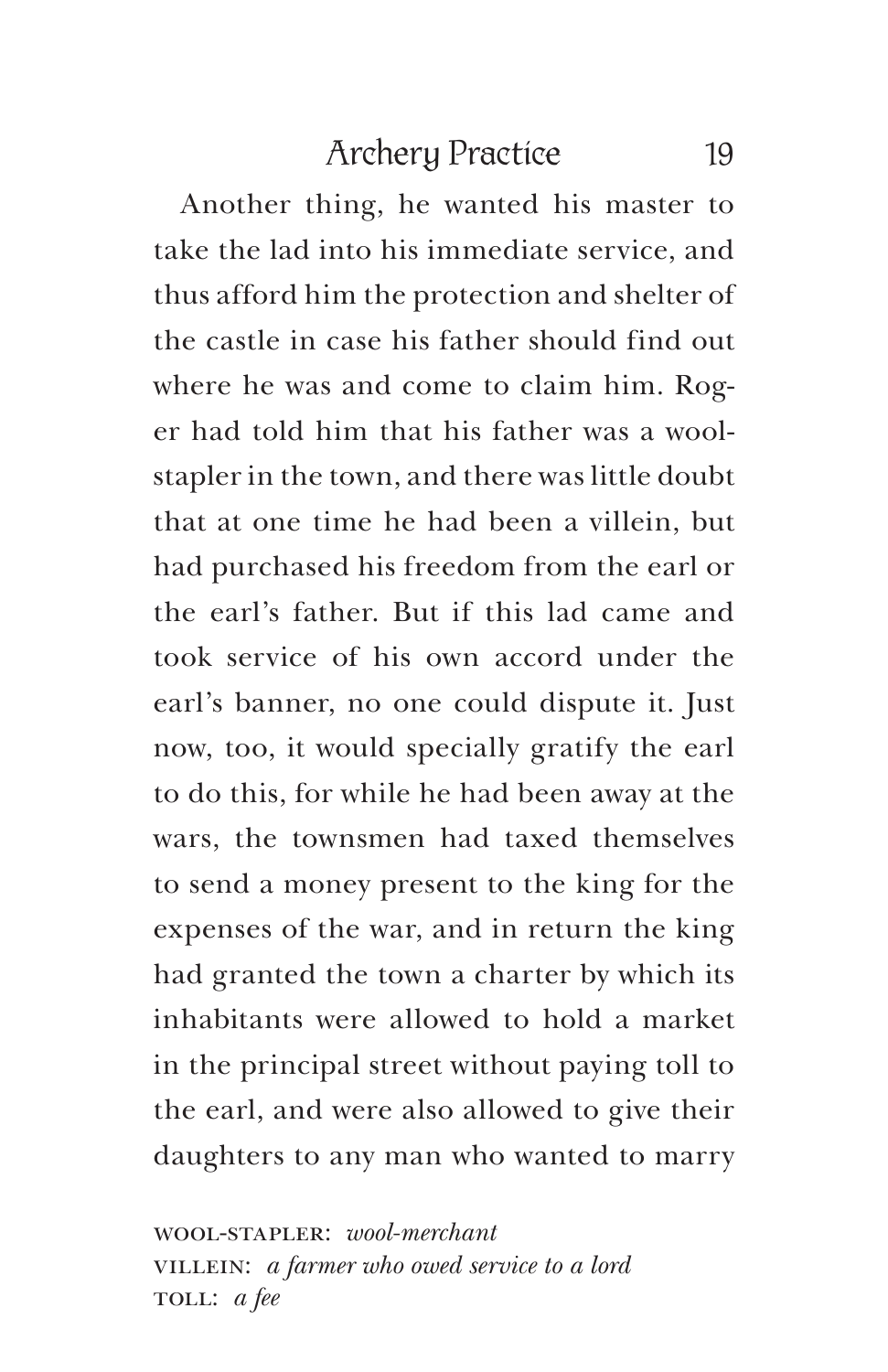them without asking leave of their lord, or paying him any bounty upon the occasion.

These curtailments of his power had made the earl very angry when he heard of them, so that he was not likely to yield any point about Roger if once he had taken service under him; so Martin was the more anxious that it should be done with all speed for fear the lad should change his mind and want to go back to his friends.

When the proud, haughty earl heard Martin's errand he smiled grimly. "Thou art a clever knave," he said; "I will see the lad, and if he pleases me I will send him under thy escort to my cousin's castle in Lincoln, for it will not do to rouse the ire of these upstart townsmen, albeit they were my father's thralls; for the king is bent on favoring these miserable traders, to the undoing of England's greatness. So keep the lad close until I send for him."

leave: *permission*  curtailments: *reductions*  IRE: *anger* thralls: *slaves*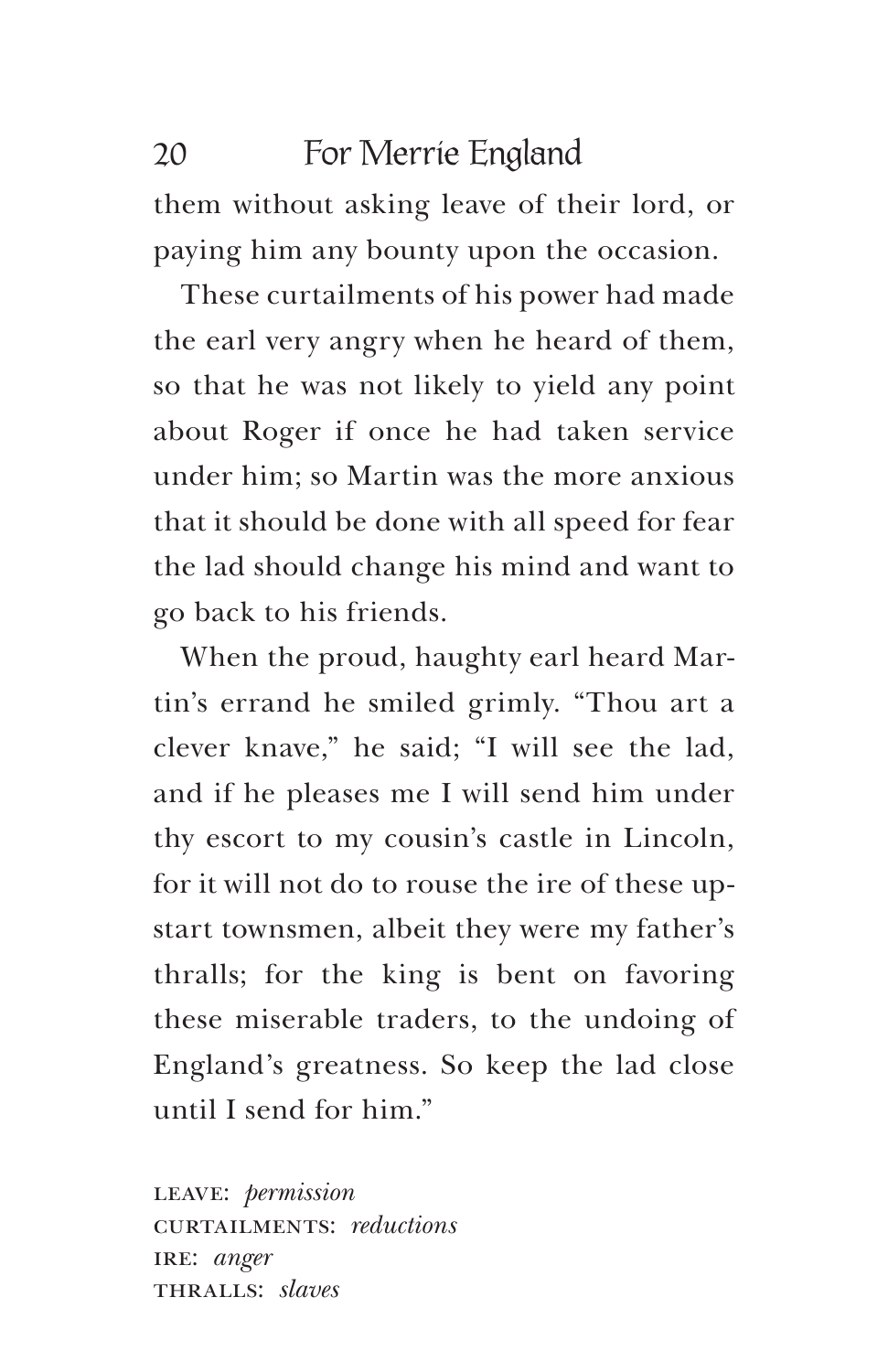Before sunset the order came for Roger to appear before the earl. Martin went with him, and waited in the great hall among the pages and dogs, who were lying about enjoying the bones that had been thrown to them by the guests at table; while Roger went up the stone stairs to the lady's bower, where the earl was being nursed by his wife and her maidens.

Roger had been filled with wonder and awe at the sight of these stairs, for it was the first time he had seen the wonderful contrivance; but the lady's bower, with its arrashung walls and the floor strewed with fresh rushes and rosemary, was a picture of luxury such as Roger had not dreamed of previously. The earl was pleased with the look of the well-grown lad, and after asking him a few questions about the archery, said he understood from Martin the captain that he wanted to take service under him, and go to the wars by-and-by.

bower: *private ladies' apartment in a medieval hall*  nursed: *cared for*  contrivance: *invention* arras-hung: *tapestry-hung*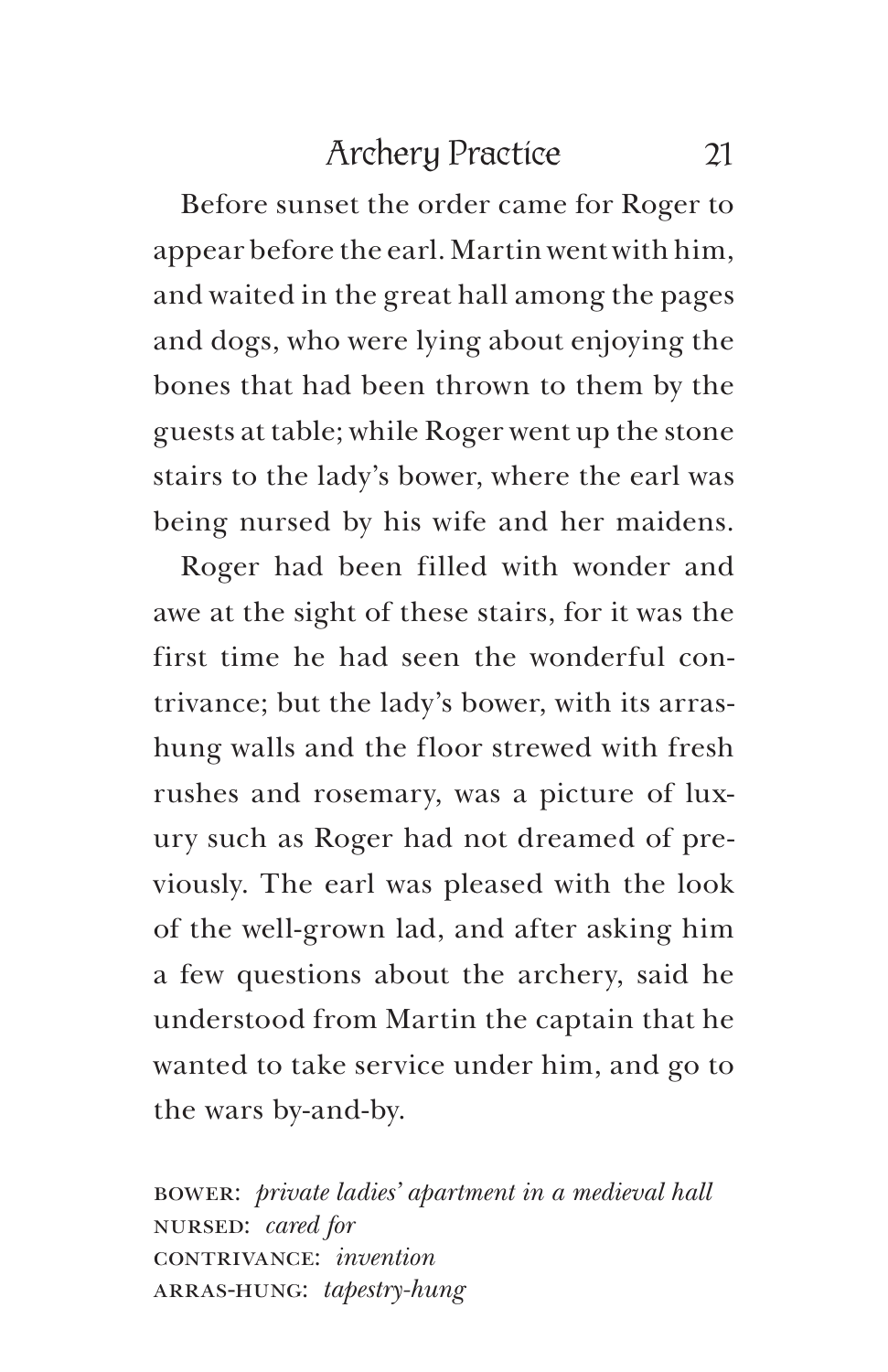"Yes," answered Roger, wondering how it was that no questions had been asked about his father, and where he lived. The earl did not ask his age, but seemed well content to take Martin's account of it, and said in a tone that required no answer:

"You are sixteen—over young for a soldier, it may be, but England is in dire need just now, and those caitiff townsmen will not turn out to fight her battles. Send Martin to me, and hold thyself in readiness to start on a journey tomorrow at daylight."

Roger did not dare to ask his new master where he was going; but when he got down to the great hall he delivered his message, and then added: "We are to go on a journey tomorrow. Where are we going?"

"You will hear time enough to get ready," answered Martin; and he left the boy and went up to his master.

When he came back he said: "We are to sleep here at the castle tonight, so as to be ready for our journey in the morning."

caitiff: *miserable*